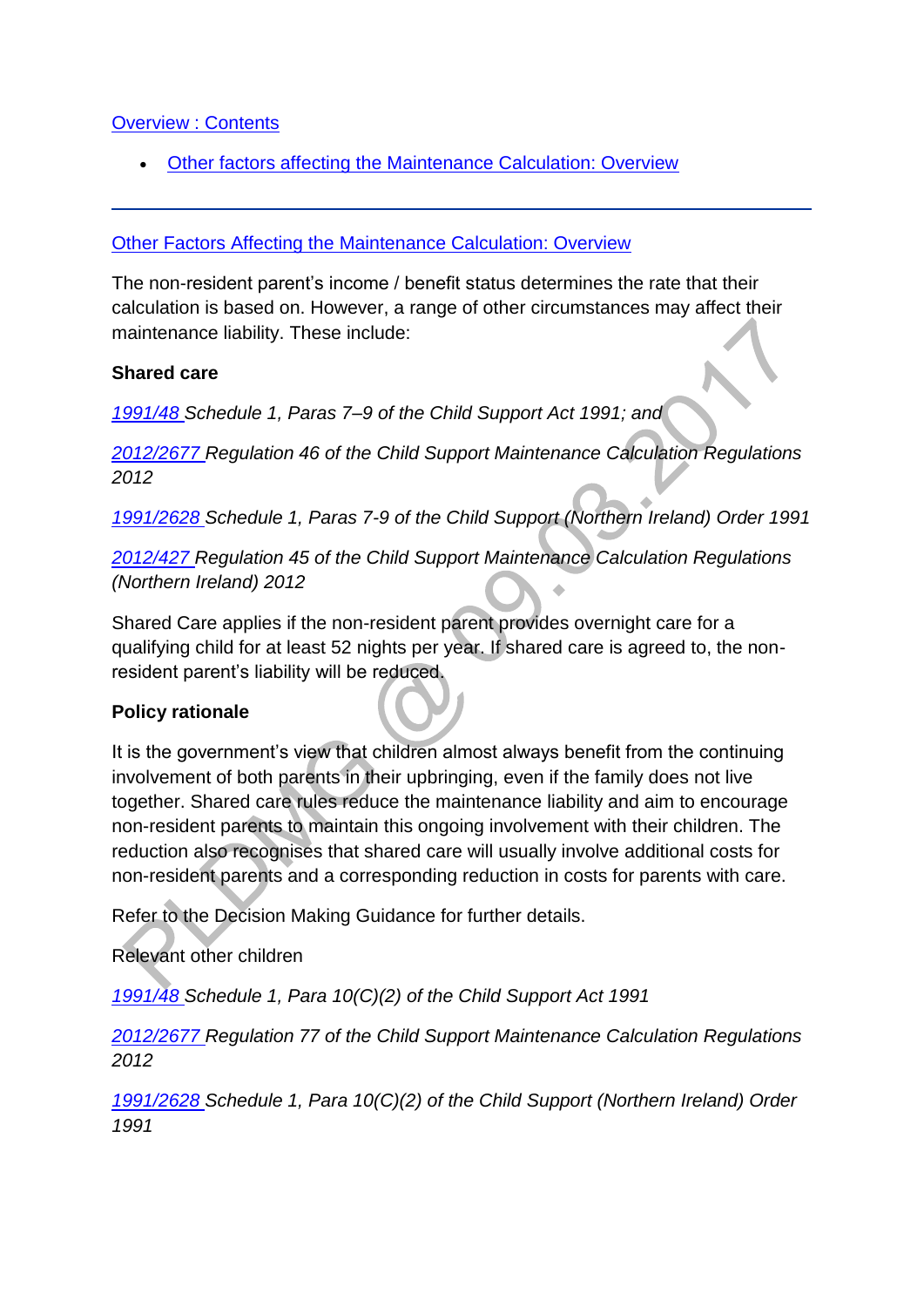# *[2012/427 R](http://www.legislation.gov.uk/nisr/2012/427/contents/made)egulation 76 of the Child Support Maintenance Calculation Regulations (Northern Ireland) 2012*

A child will be a relevant other child for maintenance purposes if they:

- are not a qualifying child in the case concerned, but
- are a child for whom the non-resident parent or their partner receives Child Benefit (if the non-resident parent's partner receives the Child Benefit, they must be living in the same household as the non-resident parent)

A relevant other child will normally live in the same household as the non-resident parent and their partner, although their are circumstances where this is not the case. For example: because the child is at boarding school or is a patient in hospital.

NOTE: a relevant other child includes a child in respect of whom the non-resident parent or their partner would receive Child Benefit, but don't, solely because the child is temporarily out of the country. For example: where they are receiving medical care abroad.

If a non-resident parent has a relevant other child, their maintenance liability will be reduced, if it is based on basic, basic plus, or reduced rate.

Refer to the Decision Making Guidance for further advice.

# **Child supported under family based arrangements**

*[1991/48 S](http://www.legislation.gov.uk/ukpga/1991/48)chedule 1, Para 5A of the Child Support Act 1991; and*

*[2012/2677 R](http://www.legislation.gov.uk/uksi/2012/2677)egulation 48 of the Child Support Maintenance Calculation Regulations 2012*

*[1991/2628 S](http://www.legislation.gov.uk/nisi/1991/2628/contents)chedule 1, Para 5A of the Child Support (Northern Ireland) Order 1991; and*

*[2012/427 R](http://www.legislation.gov.uk/nisr/2012/427/contents/made)egulation 47 of the Child Support Maintenance Calculation Regulations (Northern Ireland) 2012*

One of the CMG's key objectives is to maximise the number of effective arrangements between parents who live apart for the financial support of their children. Linked to this objective is the principle that parents should be encouraged, wherever possible, to make these arrangements between themselves, without relying on the statutory maintenance scheme.

It is therefore likely that cases will arise where a non-resident parent, who is the subject of an application for statutory maintenance, is also supporting a different child outside the statutory scheme. The CMG will recognise such arrangements when calculating the non-resident parent's liability, if it is based on the basic, basic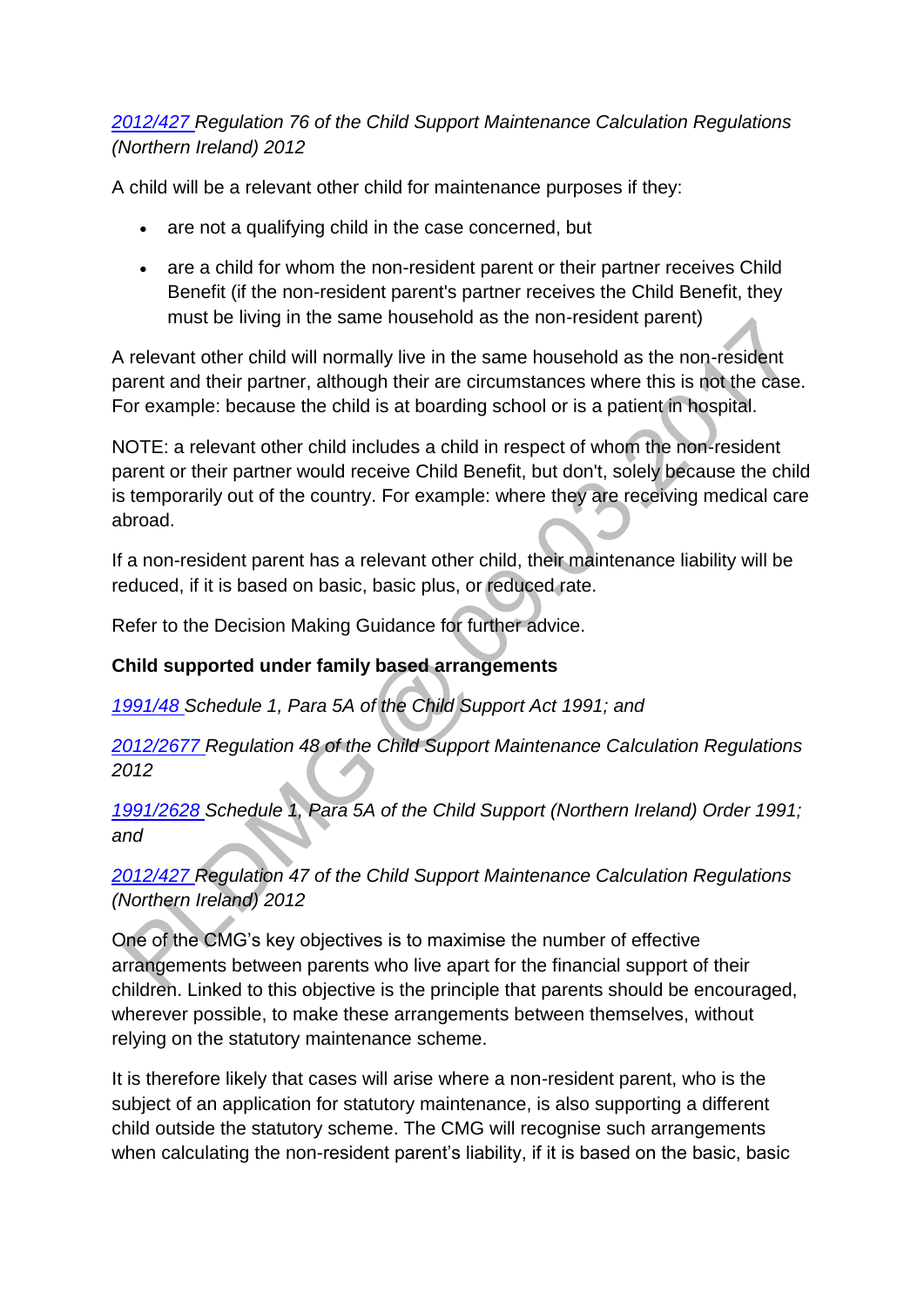plus or reduced rate, to ensure that their financial responsibility to all their children is accurately reflected.

Refer to the Decision Making Guidance for further details.

# **Special cases**

*[1991/48 S](http://www.legislation.gov.uk/ukpga/1991/48)ection 42 CSA 1991; and*

*[2012/2677 R](http://www.legislation.gov.uk/uksi/2012/2677)egulations 50-55 of the Child Support Maintenance Calculation Regulations 2012*

*[1991/2628 A](http://www.legislation.gov.uk/nisi/1991/2628/contents)rticle 39 of the Child Support (Northern Ireland) Order 1991; and*

*[2012/427 R](http://www.legislation.gov.uk/nisr/2012/427/contents/made)egulations 49-54 of he Child Support Maintenance Calculation Regulations (Northern Ireland) 2012* 

A range of additional situations have been provided for separately in the Regulations, and are referred to as 'Special Cases'.

Some of these situations affect who can be treated as a non-resident parent, parent with care or qualifying child. These situations are dealt with in the Applications section of the Policy guide.

However, three of these situations potentially affect the amount of child maintenance that a non-resident parent will be liable to pay. These are:

- non-resident parent liable to maintain a child of the family or a child living abroad
- care of a qualifying child provided in part by a local authority
- care of a relevant other child provided in part or in full by a local authority

These situations, and their effect on the maintenance calculation, are explained in the Decision Making Guidance on family-based arrangements, Shared Care and Relevant Other Child/ren.

## **Variations**

*[1991/48 S](http://www.legislation.gov.uk/ukpga/1991/48)ections 28E-28G of the Child Support Act 1991*

*[2012/2677 R](http://www.legislation.gov.uk/uksi/2012/2677)egulations 56-71 of the Child Support Maintenance Calculation Regulations 2012*

*[1991/2628 A](http://www.legislation.gov.uk/nisi/1991/2628/contents)rticles 28E-28G of the Child Support (Northern Ireland) Order 1991*

*[2012/427 R](http://www.legislation.gov.uk/nisr/2012/427/contents/made)egulations 55-70 of the Child Support Maintenance Calculation Regulations (Northern Ireland) 2012*